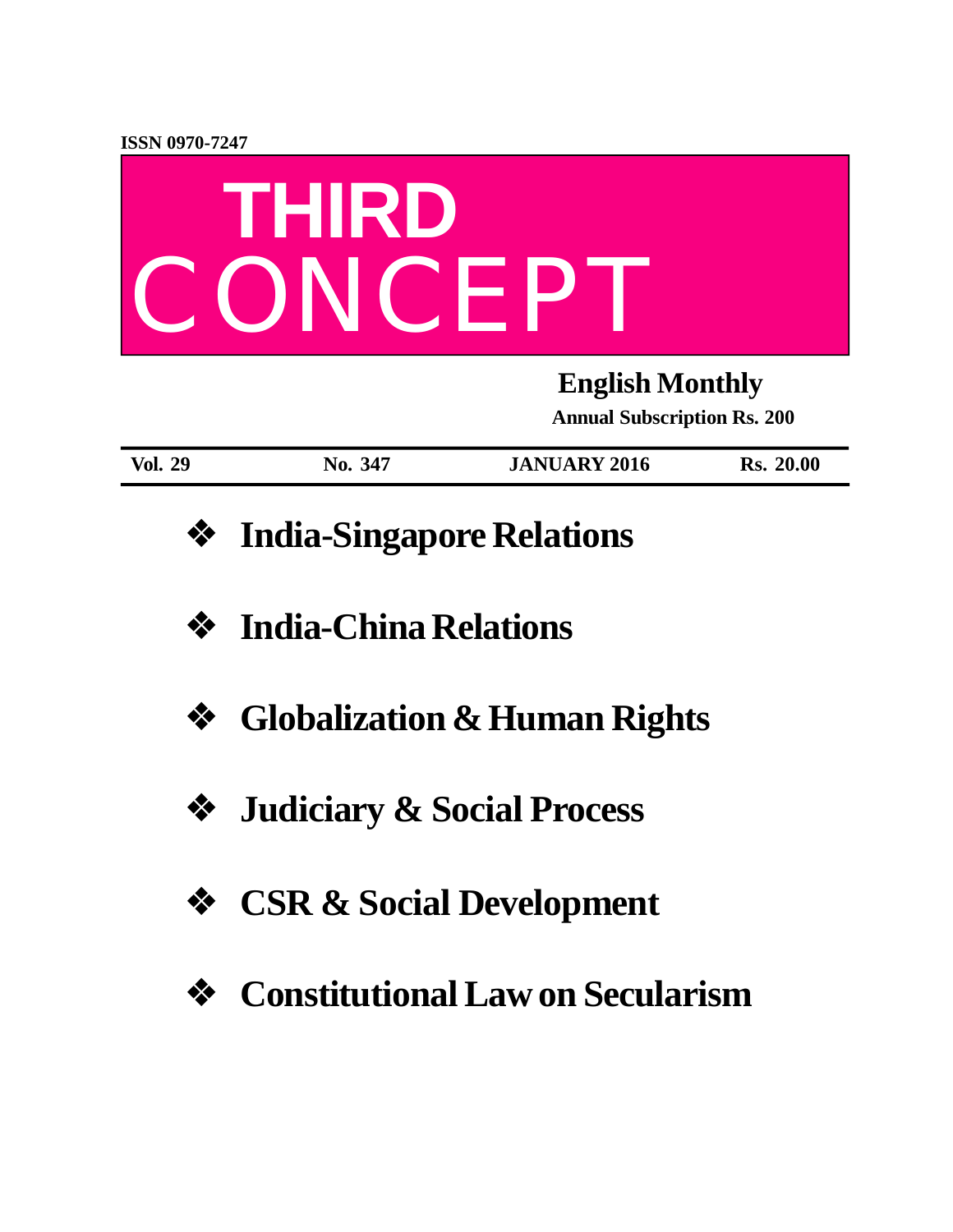

# **An International Journal of Ideas**

#### **Vol. 29 No. 347 JANUARY 2016 Rs. 20. 00**

**Third Concept** aims at providing a platform where a meaningful exchange of ideas can take place among the people of the Third World. The attempt will be to communicate, debate and disseminate information, ideas and alternatives for the resolution of the common problems facing humankind. We welcome contributions from academics, journalists and even from those who may never have published anything before. The only requirement is a concern for and desire to understand and take the issue of our time. Contributions may be descriptive, analytical or theoretical. They may be in the form of original articles, reactions to previous contributions, or even a comment on a prevailing situation. All contributions, neatly typed in double space, may be addressed to:

| Editor<br><b>Babuddin Khan</b> | Consulting Editor<br>M. L. Sharma |
|--------------------------------|-----------------------------------|
| Managing Editor                | Art Director                      |
| R. Prudhvi Raju                | Purba Roy                         |
| <b>Business Executive</b>      | Chief of Production               |
| <b>R.S.Rawat</b>               | N. P. Agarwal                     |

While the Editor accepts responsibility for the selection of materials to be published, individual authors are responsible for the facts, figures, and views in their articles. However, the Editor reserves the right to edit the articles for reasons of space and clarity.

> **Published, Printed and Owned by** Babuddin Khan Third Concept LB - 39, Prakash Deep Building, 7, Tolstoy Marg, New Delhi-110 001. Phones : 23711092, 23712249 Fax No: 23711092. E-mail : [third.concept@rediffmail.com](mailto:third.concept@rediffmail.com) Website: [www.thirdconceptjournal.co.in](http://www.thirdconceptjournal.co.in)

5 THURD CONCEPT, JANUARY 2016, JANUARY 2016, JANUARY 2016, JANUARY 2016, JANUARY 2016, JANUARY 2016, JANUARY 20<br>19 The Concept of the Concept of the Concept of the Concept of the Concept of the Concept of the Concept of th

#### **Designed by**: **Pt. Tejpal**

### **INSIDE**

Editorial

| Politics of Climate Change                                                |    |  |
|---------------------------------------------------------------------------|----|--|
| B.K.                                                                      |    |  |
| India–Singapore Relations                                                 | 7  |  |
| C. Sivakkolundu                                                           |    |  |
| <b>Globalization and Human Rights</b>                                     |    |  |
| Dr. Mohd. Asif                                                            |    |  |
| Perspectives on India-China Relations                                     |    |  |
| Dr. Sachinkumar M. Kattimani                                              |    |  |
| Mergers and Acquisitions                                                  | 21 |  |
| Eddie James Girdner                                                       |    |  |
| Constitutional Law on Secularism                                          | 24 |  |
| Sandeep Chowhan                                                           |    |  |
| Judiciary and Policy Process in India                                     | 28 |  |
| Dr. Afifa Aisha Rahmat                                                    |    |  |
| <b>Empowering Rural Women</b><br>via Microfinance                         | 33 |  |
| Dr. Prakash Kattimani                                                     |    |  |
| Women's Political Participation<br>in Uttarakhand                         | 37 |  |
| Nibha Rathi & M.M. Semwal                                                 |    |  |
| Bodo Movement vis-à-vis<br><b>Telengana Movement</b>                      | 43 |  |
| Dr. Dibakar Ch. Das                                                       |    |  |
| <b>CSR</b> and Inclusive Social Development                               | 46 |  |
| Priya Dahiya & Rinki Dahiya                                               |    |  |
| Dr. B. R. Ambedkar: Architect<br>of the Indian Constitution               |    |  |
| Dr. R. M. Sonkamble                                                       |    |  |
| <b>Evaluating Indian and International</b><br><b>Accounting Standards</b> |    |  |
| A.Kumar                                                                   |    |  |
| Women Workers in India:<br>A Case study of Bellary city                   |    |  |
| Sanjay Gandhi                                                             |    |  |